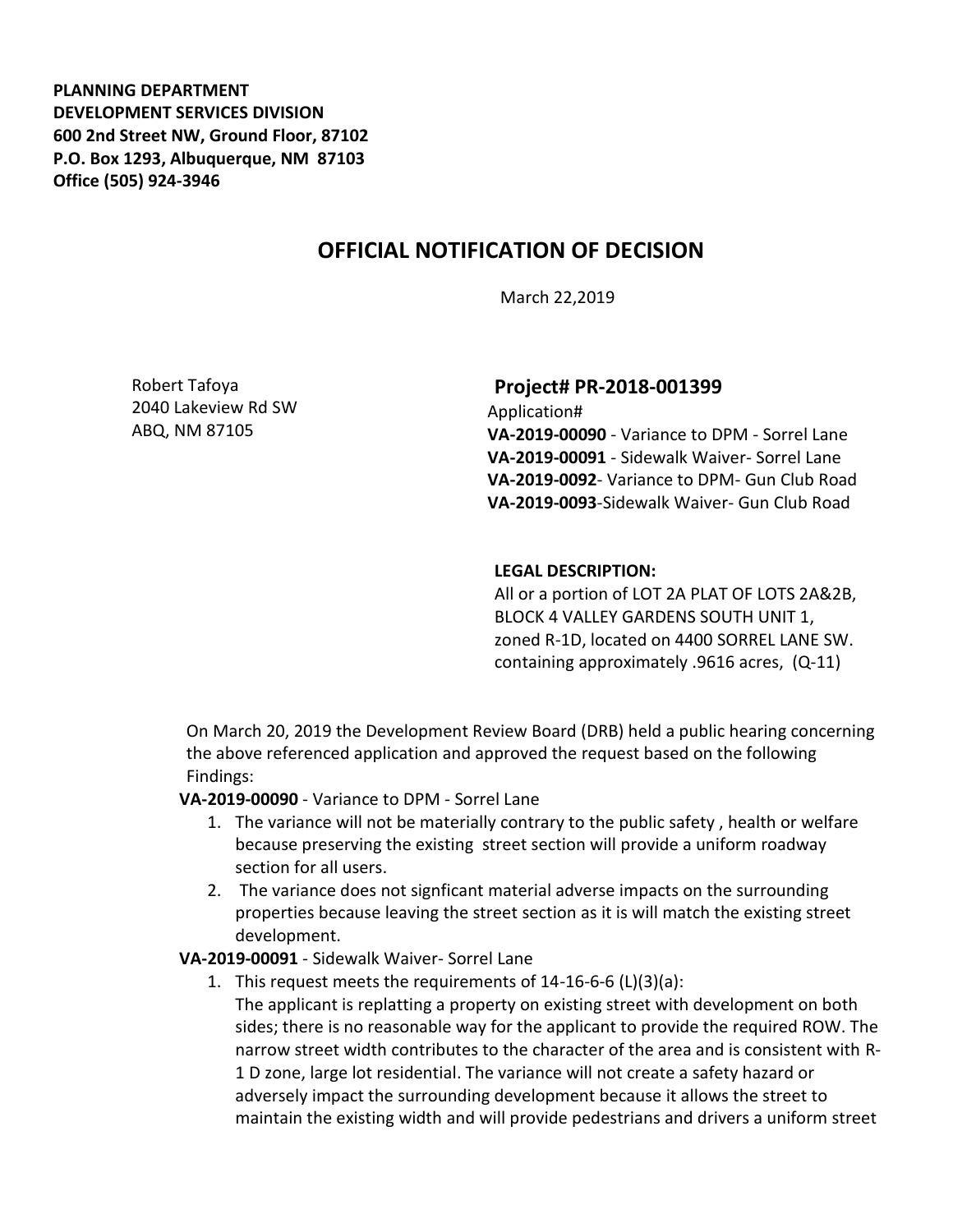Official Notice of Decision Project # PR-2018-001399 VA-2019-00090 + 00091 + 00092 + 00093 March 22, 2019 Page 2 of 3

section.

The variance is consistent with underlying low intensity R-1 D zone and with intent of the comprehensive to protect the character of existing neighborhoods. The variance will not impact development in the floodplain because the request keeps the current street condition.

- 2. The request meets the requirements of 14-16-6-6(L)(3)(b) Variance to Sidewalk Requirements:
	- a. The subject site and surrounding lots are zoned R1-D, large lot single family, a low intensity land use. There are no existing sidewalks, so the variance will not create a gap in the existing system
	- b. Because the street is a low traffic street the street could be used for ADA access.
- c. and d. are not applicable to the request.

## **VA-2019-0092**- Variance to DPM- Gun Club Road

- 1. This is a request for a variance to the requirement in DPM fora street right of way of 73 feet to allow the existing 62 foot ROW. The applicant is replatting a property on the existing street with development on both sides. The street is an existing street with no reasonable way for the applicant to provide the required ROW. The narrow street width contributes to the character of the area and is consistent with R-1 D zone, large lot residential. The variance will not create a safety hazard or adversely impact the surrounding development because it allows the street to maintain the existing width and will provide pedestrians and drivers a uniform street section.
- 2. The variance is consistent with underlying low intensity R-1 D zone and with intent of the comprehensive to protect the character of existing neighborhoods. The variance will not impact development in the floodplain because the request keeps the current street condition.

## **VA-2019-0093**-Sidewalk Waiver- Gun Club Road

1. This request meets the requirements of 14-16-6-6 (L)(3)(a): The applicant is replatting a property on existing street with development on both sides; there is no reasonable way for the applicant to provide the required ROW. The narrow street width contributes to the character of the area and is consistent with R-1 D zone, large lot residential. The variance will not create a safety hazard or adversely impact the surrounding development because it allows the street to maintain the existing width and will provide pedestrians and drivers a uniform street section.

- 2. The variance is consistent with underlying low intensity R-1 D zone and with intent of the comprehensive to protect the character of existing neighborhoods. The variance will not impact development in the floodplain because the request keeps the current street condition.
- 3. The request meets the requirements of 14-16-6-6(L)(3)(b) Variance to Sidewalk Requirements:
	- a. The subject site and surrounding lots are zoned R1-D, large lot single family, a low intensity land use. There are no existing sidewalks, so the variance will not create a gap in the existing system